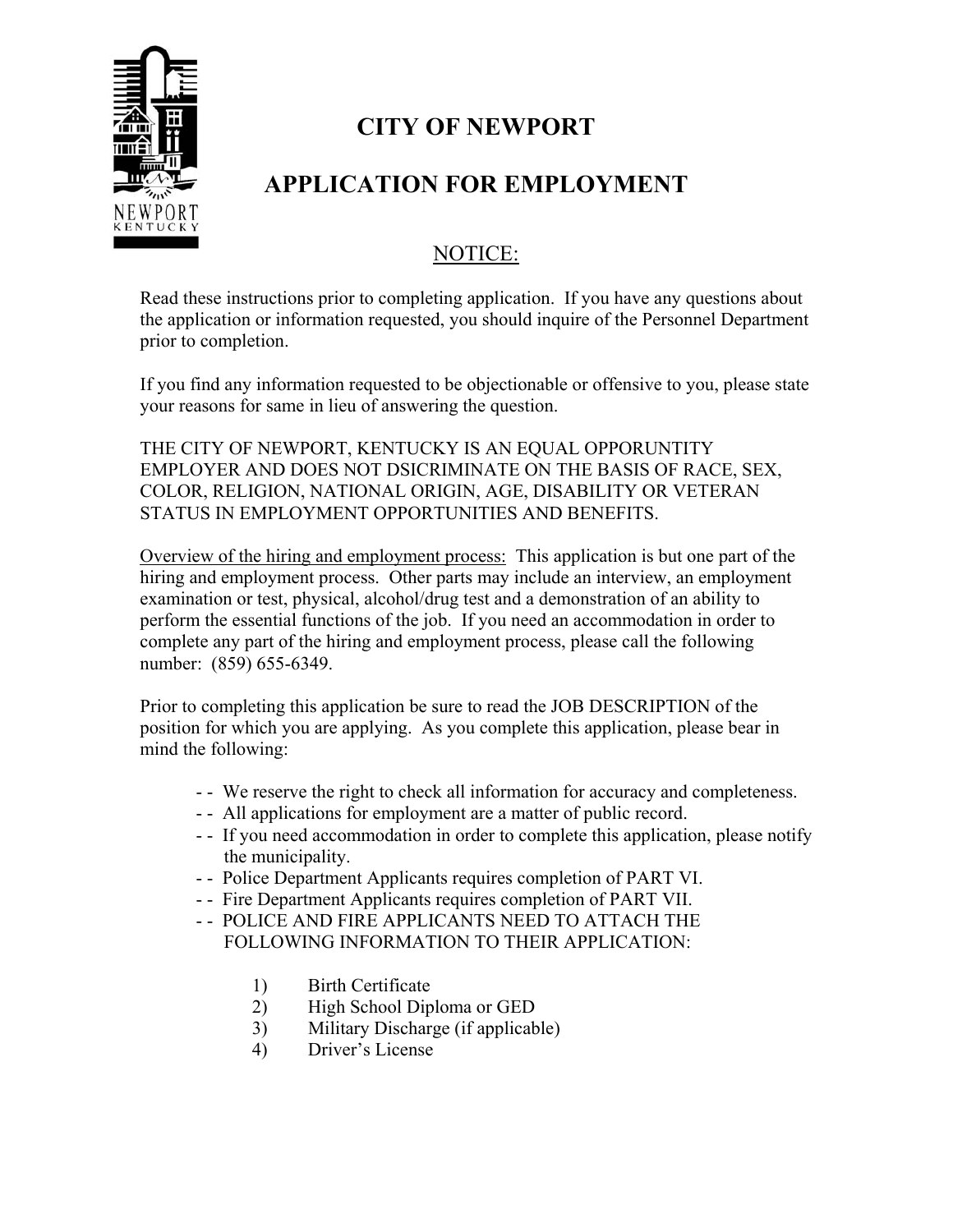# **PART I GERNERAL INFORMATION**

|                 | Date: $\qquad \qquad \qquad$                                                                     |                                        | Position Desired: |                                    |
|-----------------|--------------------------------------------------------------------------------------------------|----------------------------------------|-------------------|------------------------------------|
|                 | ARE YOU APPLYING FOR: Full Time Part Time Seasonal                                               |                                        |                   |                                    |
|                 | If Part Time, What Days/Hours are you available? _______________________________                 |                                        |                   |                                    |
|                 | HAVE YOU BEEN EMPLOYED BY THE CITY BEFORE (circle) YES                                           |                                        |                   | NO                                 |
|                 | DO YOU HAVE ANY RELATIVES, BY BLOOD OR MARRIAGE, CURRENTLY<br>EMPLOYED BY THE CITY? (circle) YES |                                        | NO                |                                    |
|                 | If the answer to the preceding question is in the affirmative, state:                            |                                        |                   |                                    |
|                 |                                                                                                  | <b>PART II</b><br>PERSONAL INFORMATION |                   |                                    |
|                 | $NAME:$ $I_{\text{.1x}}$ $F_{\text{.1x}}$                                                        |                                        |                   | Middle                             |
|                 | SOCIAL SECURITY #:                                                                               |                                        |                   |                                    |
| <b>ADDRESS:</b> |                                                                                                  |                                        |                   |                                    |
|                 | Number Street                                                                                    |                                        |                   |                                    |
|                 | $\overline{\text{City}}$                                                                         | State                                  |                   | Zip Code                           |
|                 | ARE YOU A U.S. CITIZEN? (circle) YES NO If not, what is your immigration<br>status?              |                                        |                   |                                    |
|                 | ARE YOU OVER THE AGE OF 18? (circle) YES                                                         |                                        | N <sub>O</sub>    |                                    |
|                 | HAVE YOU EVER BEEN CONVICTED OF A FELONY? (circle) YES                                           |                                        |                   | NO                                 |
|                 | NOTE: This may be relevant if job-related, but does not bar you from employment.                 |                                        |                   |                                    |
|                 | DO YOU HOLD A VALID DRIVER'S LICENSE? (circle) YES                                               |                                        |                   | N <sub>O</sub>                     |
|                 | Date of Issue:                                                                                   |                                        |                   | Please attach a photocopy of same. |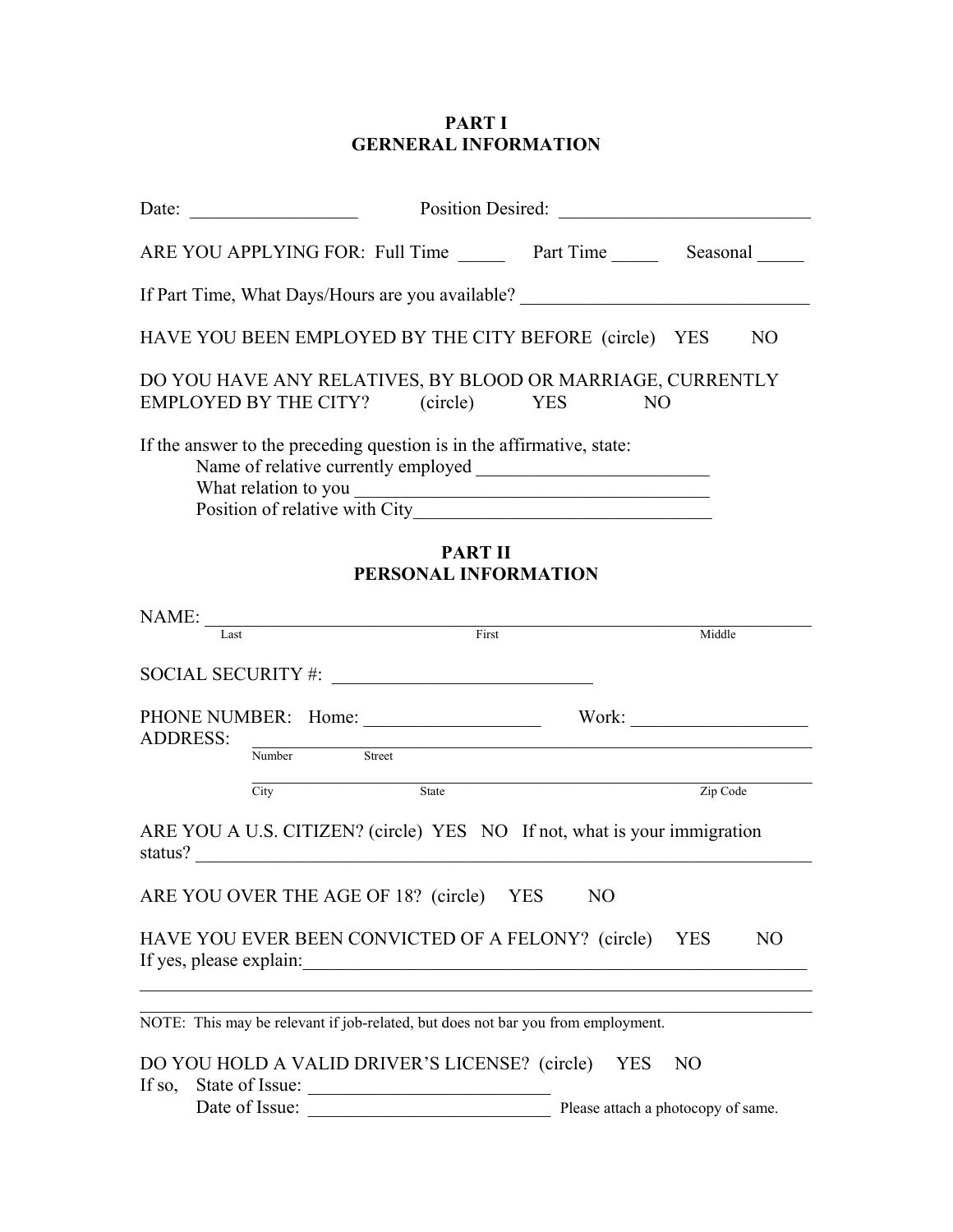### **PART III EDUCATION AND TRAINING**

 $\_$ 

High School Attended:

City State

## DO YOU HAVE A HIGH SCHOOL DIPLOMA? (circle) YES NO

Please list other education you have received:

| College/University/Trade<br>or Business Schools<br>Attended | City/State | Degree Earned? -<br>Type of Degree | Major Area of<br>Study |
|-------------------------------------------------------------|------------|------------------------------------|------------------------|
|                                                             |            |                                    |                        |
|                                                             |            |                                    |                        |
|                                                             |            |                                    |                        |

List other training received (special courses, work training programs, armed forces training, etc.): \_\_\_\_\_\_\_\_\_\_\_\_\_\_\_\_\_\_\_\_\_\_\_\_\_\_\_\_\_\_\_\_\_\_\_\_\_\_\_\_\_\_\_\_\_\_\_\_\_\_\_\_\_\_\_\_\_\_\_\_

List special qualifications and skills (licenses, skills with machines, patents or inventions, publications, etc.):

 $\mathcal{L}_\text{max} = \mathcal{L}_\text{max} = \mathcal{L}_\text{max} = \mathcal{L}_\text{max} = \mathcal{L}_\text{max} = \mathcal{L}_\text{max} = \mathcal{L}_\text{max} = \mathcal{L}_\text{max} = \mathcal{L}_\text{max} = \mathcal{L}_\text{max} = \mathcal{L}_\text{max} = \mathcal{L}_\text{max} = \mathcal{L}_\text{max} = \mathcal{L}_\text{max} = \mathcal{L}_\text{max} = \mathcal{L}_\text{max} = \mathcal{L}_\text{max} = \mathcal{L}_\text{max} = \mathcal{$ 

 $\mathcal{L}_\text{max}$  , and the contribution of the contribution of the contribution of the contribution of the contribution of the contribution of the contribution of the contribution of the contribution of the contribution of t  $\mathcal{L}_\text{max}$  $\mathcal{L}_\text{max} = \mathcal{L}_\text{max} = \mathcal{L}_\text{max} = \mathcal{L}_\text{max} = \mathcal{L}_\text{max} = \mathcal{L}_\text{max} = \mathcal{L}_\text{max} = \mathcal{L}_\text{max} = \mathcal{L}_\text{max} = \mathcal{L}_\text{max} = \mathcal{L}_\text{max} = \mathcal{L}_\text{max} = \mathcal{L}_\text{max} = \mathcal{L}_\text{max} = \mathcal{L}_\text{max} = \mathcal{L}_\text{max} = \mathcal{L}_\text{max} = \mathcal{L}_\text{max} = \mathcal{$ 

Were you in the Armed Services? \_\_\_\_ YES \_\_\_ NO Branch of Service \_\_\_\_\_\_\_\_\_\_\_\_\_\_ Dates of Duty: FROM TO TO

## **PART IV JOB DESCRIPTION DATA**

### Based on the JOB DESCRIPTION of the position for which you are applying:

## ARE YOU ABLE TO PERFORM THE ESSENTIAL FUNCTIONS OF THE JOB FOR WHICH YOU'VE APPLIED:

Yes, and I will not need reasonable accommodations in order to perform the essential functions.

\_\_\_\_ Yes, but I will need reasonable accommodations in order to perform the essential functions (Please complete the next question.)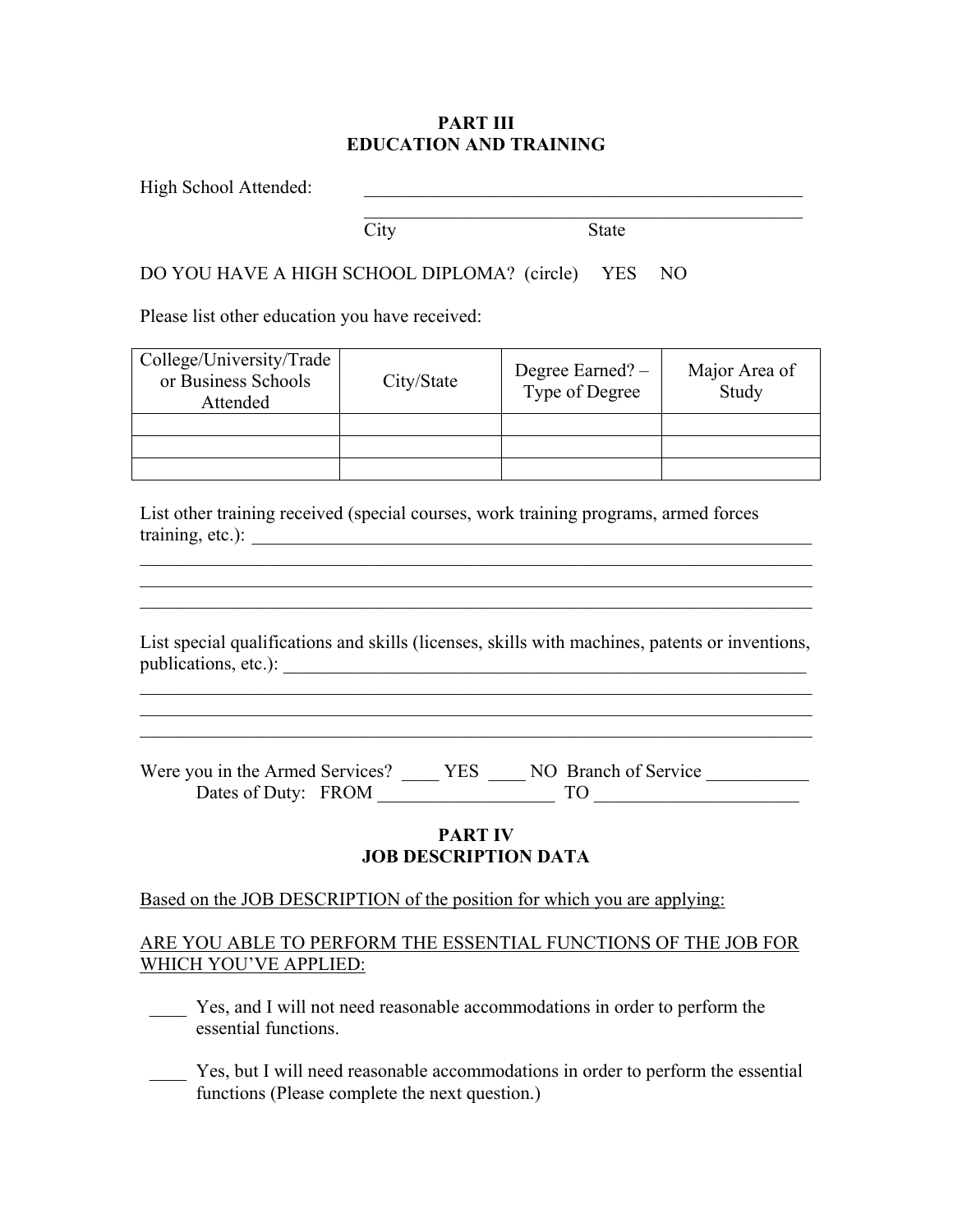What accommodations will you need in order to adequately perform the essential functions of the position? functions of the positions of the position  $\mathcal{L}_1$  ,  $\mathcal{L}_2$  ,  $\mathcal{L}_3$  ,  $\mathcal{L}_4$  ,  $\mathcal{L}_5$  ,  $\mathcal{L}_6$  ,  $\mathcal{L}_7$  ,  $\mathcal{L}_8$  ,  $\mathcal{L}_9$  ,  $\mathcal{L}_8$  ,  $\mathcal{L}_9$  ,  $\mathcal{L}_9$  ,  $\mathcal{L}_8$  ,  $\mathcal{L}_9$  ,  $\mathcal{L}_9$ 

# **REFERENCES**

 $\mathcal{L}_\text{max}$ 

 $\mathcal{L}_\text{max} = \frac{1}{2} \sum_{i=1}^{n} \frac{1}{2} \sum_{i=1}^{n} \frac{1}{2} \sum_{i=1}^{n} \frac{1}{2} \sum_{i=1}^{n} \frac{1}{2} \sum_{i=1}^{n} \frac{1}{2} \sum_{i=1}^{n} \frac{1}{2} \sum_{i=1}^{n} \frac{1}{2} \sum_{i=1}^{n} \frac{1}{2} \sum_{i=1}^{n} \frac{1}{2} \sum_{i=1}^{n} \frac{1}{2} \sum_{i=1}^{n} \frac{1}{2} \sum_{i=1}^{n} \frac{1$ 

| Name | Address | Years<br>Known | Phone |
|------|---------|----------------|-------|
|      |         |                |       |
|      |         |                |       |
|      |         |                |       |
|      |         |                |       |
|      |         |                |       |
|      |         |                |       |
|      |         |                |       |
|      |         |                |       |
|      |         |                |       |

# **PART V PRIOR EMPLOYMENT RECORD**

List below all present and past employment information and/or substantive volunteer work:

| Dates             |  |
|-------------------|--|
| Employed By:      |  |
|                   |  |
| Address:          |  |
|                   |  |
| Salary:           |  |
| Reason Leaving    |  |
|                   |  |
|                   |  |
| Duties Performed: |  |
|                   |  |
|                   |  |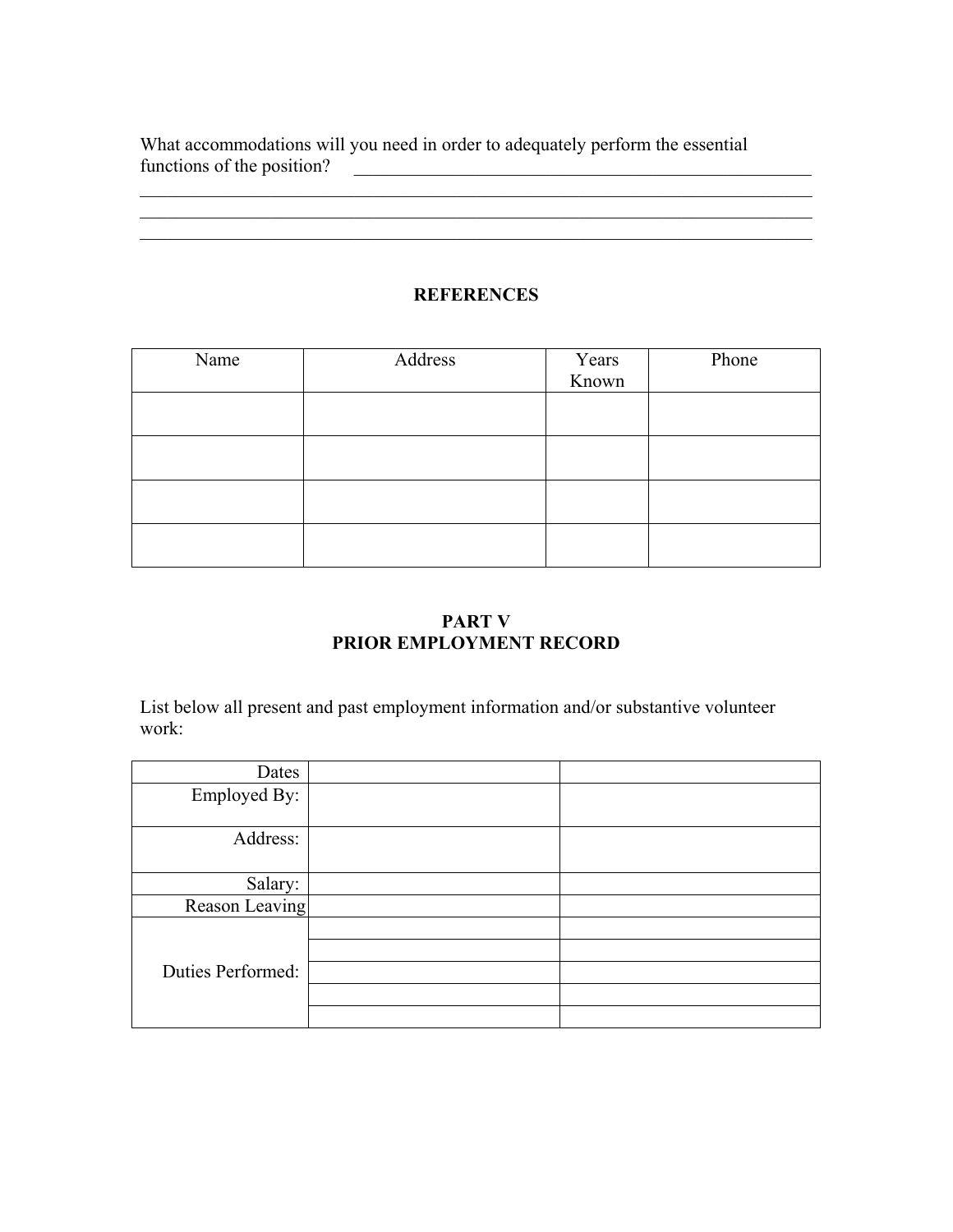| Dates             |  |
|-------------------|--|
| Employed By:      |  |
|                   |  |
| Address:          |  |
|                   |  |
| Salary:           |  |
| Reason Leaving    |  |
|                   |  |
|                   |  |
| Duties Performed: |  |
|                   |  |
|                   |  |

\*\* ANY ADDITIONAL EMPLOYMENT, PLEASE USE SEPARATE SHEET OF PAPER.

# **\*\*\* IMPORTANT \*\*\***

# **VERIFICATION**

I hereby affirm that the information provided on this application (and accompanying resume, if any) is true and complete to the best of my knowledge. I understand that falsified information or significant omissions may disqualify me and my application from further consideration for employment and may be considered justification for dismissal if discovered at a later date.

## **WAIVER**

I waive any right of privilege, privacy, and/or confidentiality I may have in the information provided by references or others who I have indicated may be contacted.

### **RELEASE**

I hereby release any and all individuals, companies and organizations to provide requested data to the City of Newport, Kentucky, its agents and employees, so that the City may verify the contents of this application and my suitability for employment.

 $\_$  , and the contribution of the contribution of  $\mathcal{L}_\mathcal{A}$  , and the contribution of  $\mathcal{L}_\mathcal{A}$ 

Applicant's Signature Date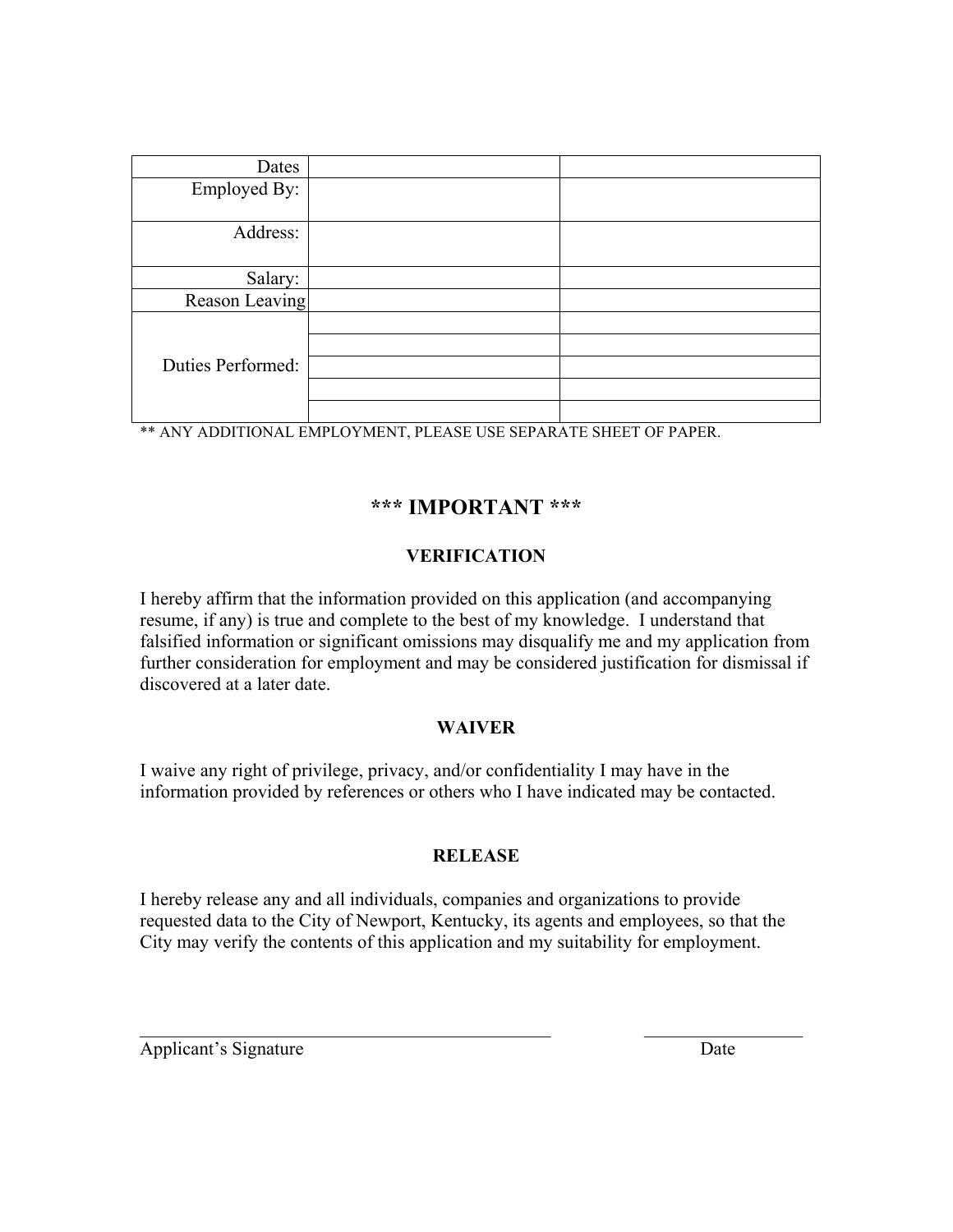## **PART VI POLICE DEPARTMENT APPLICANTS**

#### **WAIVER OF RESPONSIBILITY RELATED TO TESTING FOR PHYSICAL CAPABILITIES**

I fully understand that the duties of the Police Department personnel are physically demanding. Further that I am required to participate in and pass a most rigorous physical capabilities testing process. **This series of tests, conducted during one day and/or evening, includes such exercises as sit ups, running one and one half miles, swimming, treading water, pushups, pull ups, lifting and carry weights (up to 125 pounds) and other similar exercises.** 

Knowing of these demands of comparative testing, I proclaim that I am physically and psychologically fit to perform and to participate in such testing; and **FURTHER**, that I absolve the City of Newport, or their representatives of any and all responsibility relating to such testing directly related to any past, or preexisting, or current conditions, known that might result in injury, in any form, as a result of such testing.

I, alone, assume full responsibility.

#### **POLICE DEPARTMENT APPOINTMENT AGREEMENT**

I have been fully informed concerning **COMMISSIONERS ORDINANCE NO. O-87-64**, which stipulates that all Police Department appointees agree to reimburse the City of Newport, Kentucky for their training expenses as set out in said Ordinance **IF**: (A) They terminate their employment within three years of their appointment date and (B) **IF**, within that period of three years they become employed by another governmental unit or entity as a member of the Police service.

#### **Specific Stipulations: AN APPOINTEE WHO:**

- 1. Works in their appointed service for more than three years from their appointment date shall be free of all training expense reimbursement obligations.
- 2. Accepts employment, as described above, after their second anniversary date, but prior to the start of their third year shall receive a credit for the sum of forty-five hundred dollars (\$4,500.00).
- 3. Accepts employment, as described above, after their first anniversary date, but prior to the start of their second year shall receive a credit for the sum of three thousand dollars (\$3,000.00).
- 4. Accepts employment, as described above, prior to their first anniversary date, shall receive a credit for the sum of one thousand dollars (\$1,000.00).

I further acknowledge that the direct pay and non-direct pay compensation structure has been fully and carefully explained to me; and has been accepted by me as a condition of employment.

#### **RESIDENCY REQUIREMENT FOR POLICE DEPARTMENT**

Any person appointed to the Police Department must either be a resident, and agree to maintain such residency, in the State of Kentucky; or must, hereby, agree to take up such residency, and maintain same, within six (6) months following successful completion of their probationary period. Or within eighteen months from the date of their appointment. Any employee found not to be in compliance with this ordinance, at any future time, may be required to show just case as to why they should not be dismissed from their employment with the City of Newport.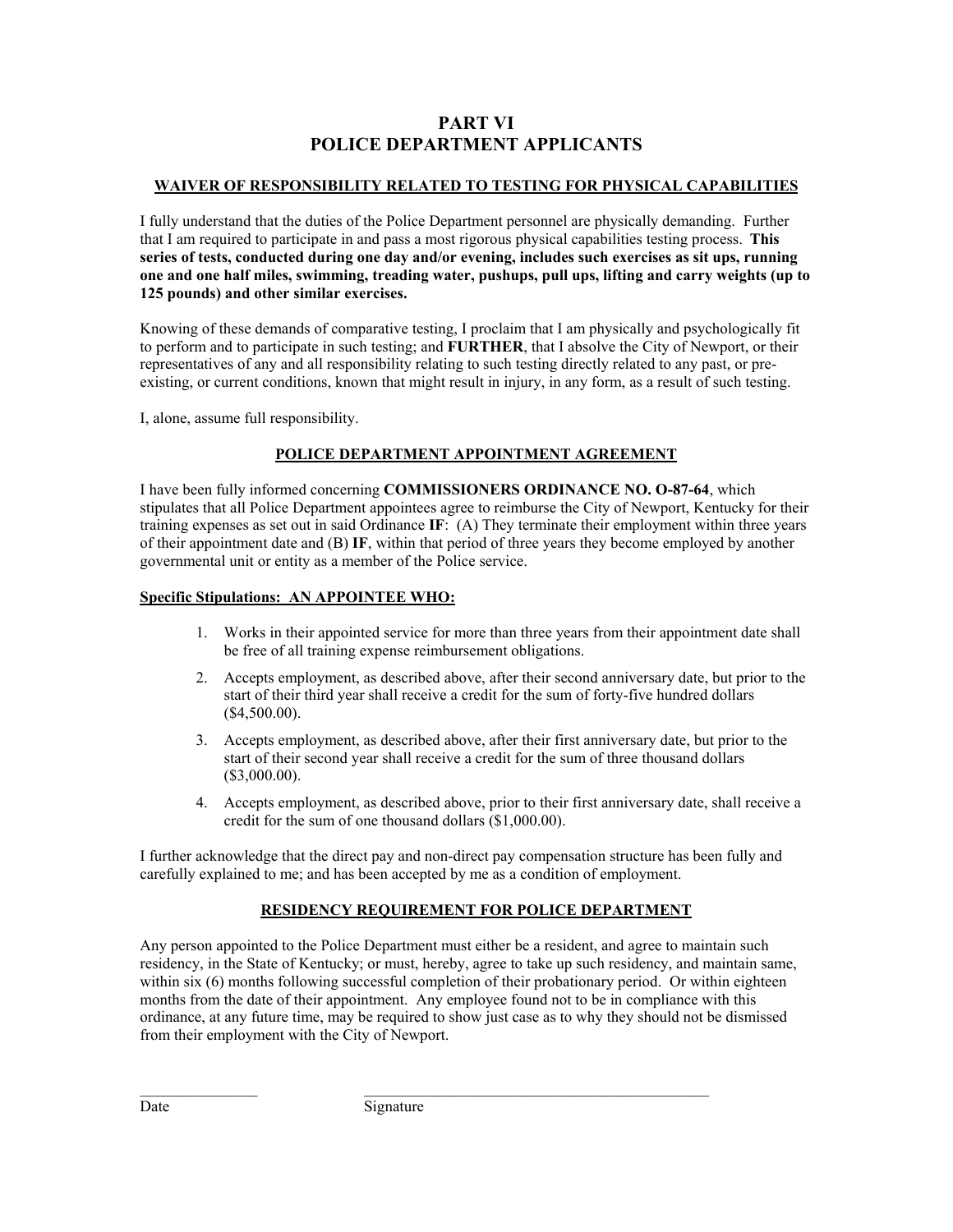## **PART VII FIRE DEPARTMENT APPLICANTS**

#### **WAIVER OF RESPONSIBILITY RELATED TO TESTING FOR PHYSICAL CAPABILITIES**

I fully understand that the duties of the Fire Department personnel are physically demanding. Further that I am required to participate in and pass a most rigorous physical capabilities testing process. **This series of tests, conducted during one day and/or evening, includes such exercises as sit ups, running one and one half miles, swimming, treading water, pushups, pull ups, lifting and carry weights (up to 125 pounds) and other similar exercises.** 

Knowing of these demands of comparative testing, I proclaim that I am physically and psychologically fit to perform and to participate in such testing; and **FURTHER**, that I absolve the City of Newport, or their representatives of any and all responsibility relating to such testing directly related to any past, or preexisting, or current conditions, known that might result in injury, in any form, as a result of such testing.

I, alone, assume full responsibility.

#### **FIRE DEPARTMENT APPOINTMENT AGREEMENT**

I have been fully informed concerning **COMMISSIONERS ORDINANCE NO. O-87-64**, which stipulates that all Fire Department appointees agree to reimburse the City of Newport, Kentucky for their training expenses as set out in said Ordinance **IF**: (A) They terminate their employment within three years of their appointment date and (B) **IF**, within that period of three years they become employed by another governmental unit or entity as a member of the Fire service.

#### **Specific Stipulations: AN APPOINTEE WHO:**

- 5. Works in their appointed service for more than three years from their appointment date shall be free of all training expense reimbursement obligations.
- 6. Accepts employment, as described above, after their second anniversary date, but prior to the start of their third year shall receive a credit for the sum of forty-five hundred dollars (\$4,500.00).
- 7. Accepts employment, as described above, after their first anniversary date, but prior to the start of their second year shall receive a credit for the sum of three thousand dollars (\$3,000.00).
- 8. Accepts employment, as described above, prior to their first anniversary date, shall receive a credit for the sum of one thousand dollars (\$1,000.00).

I further acknowledge that the direct pay and non-direct pay compensation structure has been fully and carefully explained to me; and has been accepted by me as a condition of employment.

#### **RESIDENCY REQUIREMENT FOR FIRE DEPARTMENT**

Any person appointed to the Fire Department must either be a resident, and agree to maintain such residency, in the State of Kentucky; or must, hereby, agree to take up such residency, and maintain same, within six (6) months following successful completion of their probationary period. Or within eighteen months from the date of their appointment. Any employee found not to be in compliance with this ordinance, at any future time, may be required to show just case as to why they should not be dismissed from their employment with the City of Newport.